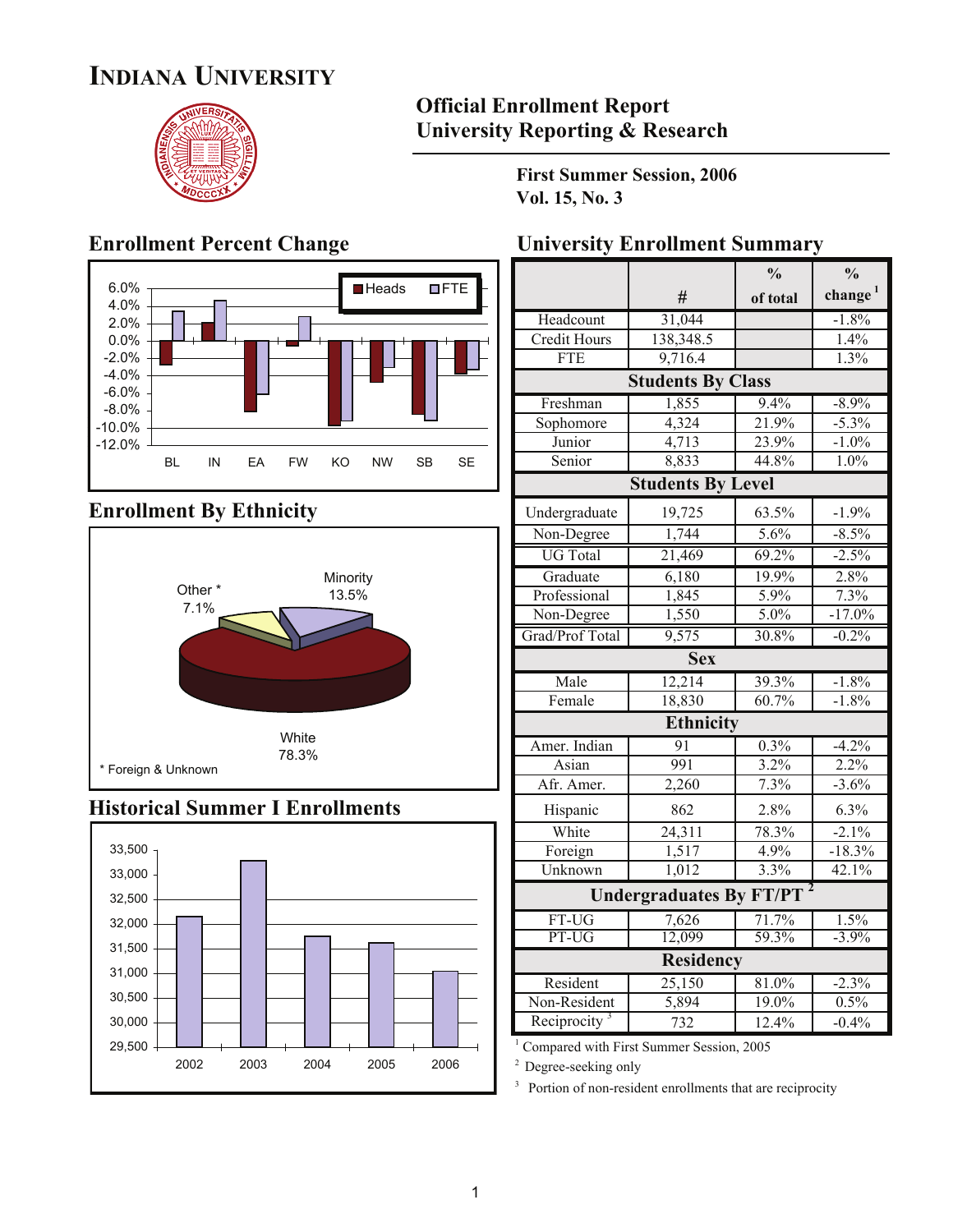# **Campus Enrollment Summary**

|                | By Headcount, Credit Hours, and FTE |                  |               |          |                                |          |            |               |               |  |  |  |  |  |
|----------------|-------------------------------------|------------------|---------------|----------|--------------------------------|----------|------------|---------------|---------------|--|--|--|--|--|
|                |                                     | <b>Headcount</b> |               |          | <b>Credit Hours</b>            |          | <b>FTE</b> |               |               |  |  |  |  |  |
|                |                                     | $\frac{0}{0}$    | $\frac{0}{0}$ |          | $\frac{6}{6}$<br>$\frac{0}{0}$ |          |            | $\frac{0}{0}$ | $\frac{0}{0}$ |  |  |  |  |  |
|                | #                                   | of total         | change        | #        | of total                       | change   | #          | of total      | change        |  |  |  |  |  |
| <b>BL</b>      | 8,249                               | 26.6%            | $-2.8%$       | 40,373.5 | 29.2%                          | 3.5%     | 2,803.3    | 28.9%         | 3.4%          |  |  |  |  |  |
| IN             | 12,356                              | 39.8%            | 2.1%          | 54,925.0 | 39.7%                          | 4.6%     | 3,913.4    | 40.3%         | 4.6%          |  |  |  |  |  |
| EA             | 624                                 | $2.0\%$          | $-8.1%$       | 2,871.0  | 2.1%                           | $-5.5\%$ | 193.5      | 2.0%          | $-6.1%$       |  |  |  |  |  |
| FW             | 2,021                               | 6.5%             | $-0.6\%$      | 7,945.0  | $5.7\%$                        | 2.5%     | 550.6      | $5.7\%$       | 2.8%          |  |  |  |  |  |
| K <sub>O</sub> | 866                                 | 2.8%             | $-9.7\%$      | 3,607.0  | $2.6\%$                        | $-9.7\%$ | 247.5      | 2.5%          | $-9.2%$       |  |  |  |  |  |
| <b>NW</b>      | 1,998                               | 6.4%             | $-4.8%$       | 8,851.0  | 6.4%                           | $-2.9\%$ | 612.8      | 6.3%          | $-3.1\%$      |  |  |  |  |  |
| SB             | 2,589                               | 8.3%             | $-8.5%$       | 10,144.0 | 7.3%                           | $-8.8%$  | 713.8      | 7.3%          | $-9.1\%$      |  |  |  |  |  |
| <b>SE</b>      | 2,341                               | 7.5%             | $-3.8%$       | 9,632.0  | 7.0%                           | $-3.0\%$ | 681.5      | $7.0\%$       | $-3.3\%$      |  |  |  |  |  |

### **Historical Summer I Enrollment**





### **By Undergraduate Enrollment Status By Residency**

|           |       | <b>Full-Time UG</b> |       | Part-Time UG  |        | <b>Resident</b> |               | <b>Non-Resident</b> |                          |               |  |
|-----------|-------|---------------------|-------|---------------|--------|-----------------|---------------|---------------------|--------------------------|---------------|--|
|           |       | $\frac{0}{0}$       |       | $\frac{0}{0}$ |        | $\frac{0}{0}$   | $\frac{0}{0}$ |                     | $\overline{\frac{0}{0}}$ | $\frac{0}{0}$ |  |
|           | #     | change              | #     | change        | #      | of total        | change        | #                   | of total                 | change        |  |
| BL        | 3,242 | $-1.3\%$            | 2,530 | $-6.8\%$      | 4,963  | 19.7%           | $-2.7\%$      | 3,286               | 55.8%                    | $-2.8%$       |  |
| IN        | 1,972 | $5.4\%$             | 4,347 | $0.3\%$       | 10,757 | 42.8%           | $1.0\%$       | 1,599               | 27.1%                    | $10.0\%$      |  |
| EA        | 206   | $-0.5\%$            | 336   | $-4.8\%$      | 543    | 2.2%            | $-8.1\%$      | 81                  | $1.4\%$                  | $-8.0\%$      |  |
| FW        | 451   | $10.3\%$            | 1,174 | $-1.7\%$      | 1,944  | $7.7\%$         | $-0.1\%$      | 77                  | 1.3%                     | $-11.5%$      |  |
| KO        | 196   | $-2.0\%$            | 481   | $-17.4%$      | 859    | 3.4%            | $-9.5%$       | 7                   | 0.1%                     | $-30.0\%$     |  |
| <b>NW</b> | 581   | $5.4\%$             | 927   | $-6.7\%$      | 1,977  | 7.9%            | $-4.9%$       | 21                  | $0.4\%$                  | $5.0\%$       |  |
| SB        | 477   | $-5.7\%$            | 1,158 | $-7.4\%$      | 2,443  | 9.7%            | $-8.9\%$      | 146                 | 2.5%                     | $-0.7%$       |  |
| <b>SE</b> | 501   | $3.1\%$             | 1,146 | $-2.2\%$      | 1,664  | $6.6\%$         | $-5.0\%$      | 677                 | 11.5%                    | $-0.7\%$      |  |

*FW - IU Students Only*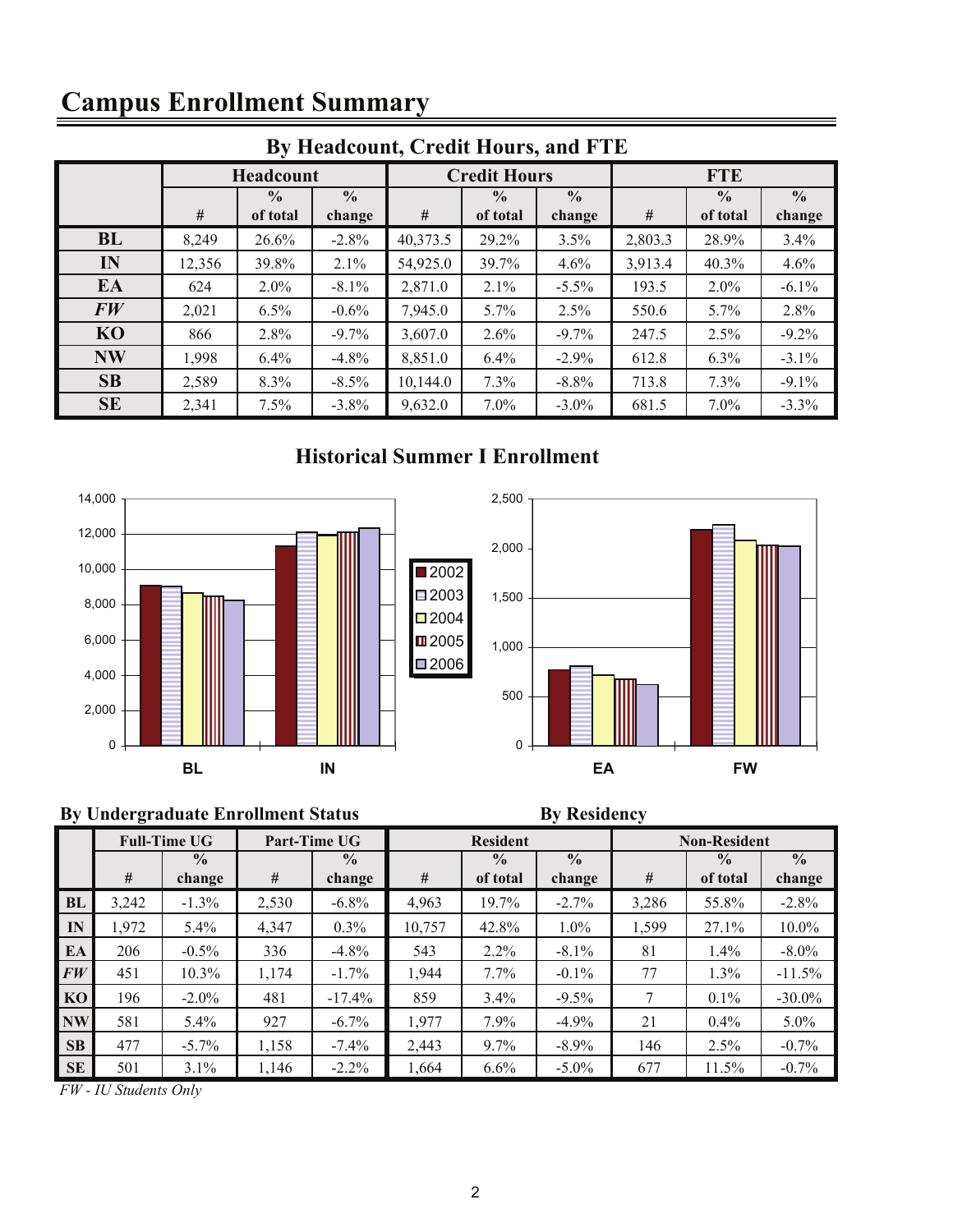## **Campus Enrollment Summary**

|                | Freshman |               | Sophomore     |       |               | <b>Junior</b> |       |               | <b>Senior</b> |       |               |               |
|----------------|----------|---------------|---------------|-------|---------------|---------------|-------|---------------|---------------|-------|---------------|---------------|
|                |          | $\frac{0}{0}$ | $\frac{0}{0}$ |       | $\frac{0}{0}$ | $\frac{0}{0}$ |       | $\frac{0}{0}$ | $\frac{0}{0}$ |       | $\frac{0}{0}$ | $\frac{0}{0}$ |
|                | #        | of total      | change        | #     | of total      | change        | #     | of total      | change        | #     | of total      | change        |
| BL             | 128      | $2.2\%$       | $-8.6\%$      | 691   | 12.0%         | $-2.5\%$      | 1,698 | 29.4%         | $-8.3%$       | 3,255 | 56.4%         | $-1.4\%$      |
| IN             | 597      | 9.4%          | 4.2%          | 1,510 | 23.9%         | $-4.4%$       | 1,398 | 22.1%         | 5.2%          | 2,814 | 44.5%         | 3.3%          |
| EA             | 92       | 17.0%         | $-25.8%$      | 151   | 27.9%         | $-15.2\%$     | 129   | 23.8%         | 25.2%         | 170   | 31.4%         | $9.7\%$       |
| FW             | 265      | 13.1%         | $-13.7%$      | 407   | $20.1\%$      | $-7.5%$       | 319   | 15.8%         | 8.9%          | 634   | 31.4%         | 12.6%         |
| K <sub>O</sub> | 102      | 11.8%         | $-29.2%$      | 222   | 25.6%         | $-15.3\%$     | 143   | 16.5%         | 2.1%          | 210   | 24.2%         | $-11.0%$      |
| <b>NW</b>      | 235      | 11.8%         | $-18.7%$      | 509   | 25.5%         | $-4.5\%$      | 275   | 13.8%         | 10.4%         | 489   | 24.5%         | 3.2%          |
| <b>SB</b>      | 260      | $10.0\%$      | $-2.6\%$      | 428   | 16.5%         | $-2.5%$       | 337   | 13.0%         | $-11.8%$      | 610   | 23.6%         | $-8.8%$       |
| <b>SE</b>      | 176      | 7.5%          | $-8.3\%$      | 406   | 17.3%         | $-4.7\%$      | 414   | 17.7%         | $0.7\%$       | 651   | 27.8%         | 3.5%          |

### **By Undergraduate Class Standing**

#### **Historical Summer I Enrollment**



#### **Graduate and Professional Enrollment**

|           | Graduate |               | <b>Professional</b> |       |               | Male          |       |               | Female        |       |               |               |
|-----------|----------|---------------|---------------------|-------|---------------|---------------|-------|---------------|---------------|-------|---------------|---------------|
|           |          | $\frac{0}{0}$ | $\frac{6}{6}$       |       | $\frac{0}{0}$ | $\frac{0}{0}$ |       | $\frac{0}{0}$ | $\frac{0}{0}$ |       | $\frac{0}{0}$ | $\frac{0}{0}$ |
|           | #        | of total      | change              | #     | of total      | change        | #     | of total      | change        | #     | of total      | change        |
| <b>BL</b> | 1,728    | 28.0%         | 1.8%                | 374   | 20.3%         | 4.5%          | 3,908 | 32.0%         | $-4.4%$       | 4,341 | 23.1%         | $-1.2\%$      |
| IN        | 3,072    | 49.7%         | $9.6\%$             | 1,471 | 79.7%         | 8.1%          | 5,080 | 41.6%         | 1.3%          | 7,276 | 38.6%         | 2.7%          |
| EA        | $\theta$ | $0.0\%$       | n/a                 |       |               |               | 152   | 1.2%          | $-19.1%$      | 472   | 2.5%          | $-3.9\%$      |
| FW        | 246      | $4.0\%$       | $-8.2\%$            |       |               |               | 735   | $6.0\%$       | 7.6%          | 1,286 | 6.8%          | $-4.7\%$      |
| <b>KO</b> | 43       | 0.7%          | 19.4%               |       |               |               | 245   | 2.0%          | 5.6%          | 621   | 3.3%          | $-14.6%$      |
| <b>NW</b> | 243      | 3.9%          | $5.2\%$             |       |               |               | 560   | 4.6%          | $2.0\%$       | 1,438 | $7.6\%$       | $-7.2\%$      |
| <b>SB</b> | 424      | 6.9%          | $-14.9%$            |       |               |               | 800   | 6.5%          | $-8.4\%$      | 1,789 | $9.5\%$       | $-8.5\%$      |
| <b>SE</b> | 424      | 6.9%          | $-10.9\%$           |       |               |               | 734   | $6.0\%$       | $-9.4%$       | 1,607 | $8.5\%$       | $-1.0\%$      |

*FW - IU Students Only*